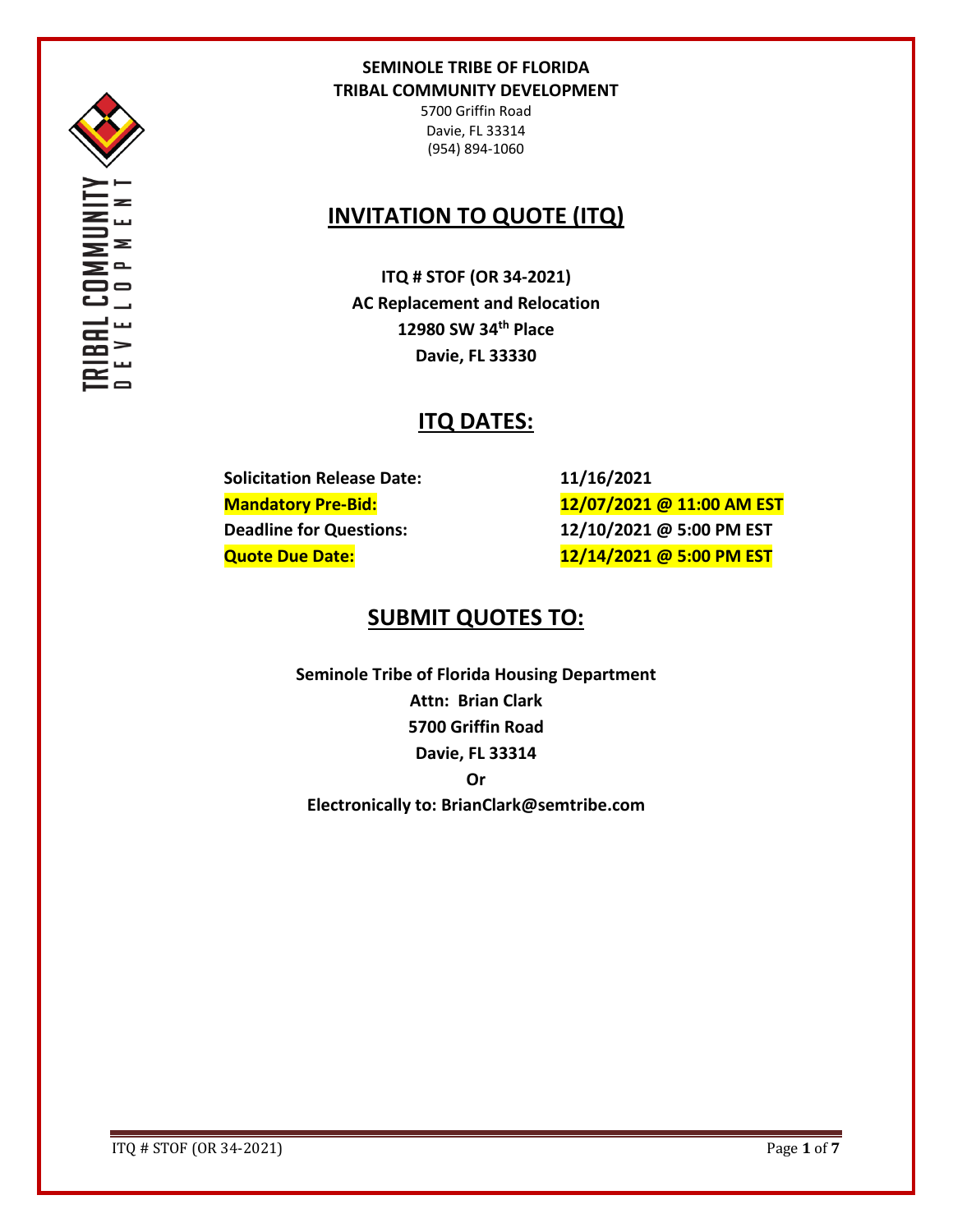5700 Griffin Road Davie, FL 33314 (954) 894-1060

## **SECTION 1: INTRODUCTION AND INSTRUCTIONS**

### **1.0 INTRODUCTION**

This ITQ provides prospective firms with sufficient information to enable them to prepare and submit quotes to the Seminole Tribe of Florida Housing Department (STOFHD) for The STOFHD is initiating this competitive ITQ to qualified Vendors who are in the business of providing General Contractor Services, capable of completing numerous job functions/services in a timely manner and therefore, seeks to enter into an Agreement with that Vendor.

### **1.1 INSTRUCTIONS**

This Invitation To Quote (ITQ) contains the instructions governing the quotes to be submitted and the material to be included therein; as well as any mandatory requirements that must be met to be eligible for consideration. All requests for clarification and/or any additional questions regarding this ITQ must be submitted via email to:brianclark@semtribe.com

 Seminole Tribe of Florida Housing Department ATTN: **Brian Clark 5700 Griffin Road Davie, FL 33314**

A mandatory pre-bid meeting at the home is scheduled for **12/07/2021 @ 11:00 AM EST**

**Only those emailed or sealed quotes received in the Hollywood Housing Department office on or before the Due Date and time will be eligible for consideration. Any quote received after the Due Date and time, regardless of the method of delivery, will be discarded**.

The STOFHD hereby notifies all bidders that if your quote is selected, you will be required to enter into a formal contract with the Seminole Tribe of Florida for the services you are bidding. You will also be required to meet all company vendor, insurance and certification requirements.

The STOFHD reserves the right to reject any or all quotes, to waive formalities or informalities, and to award contract, either in whole or in part. The right is also reserved to select minority vendors and/or vendors with tribal member ownership.

All quotes submitted become the property of STOFHD upon receipt.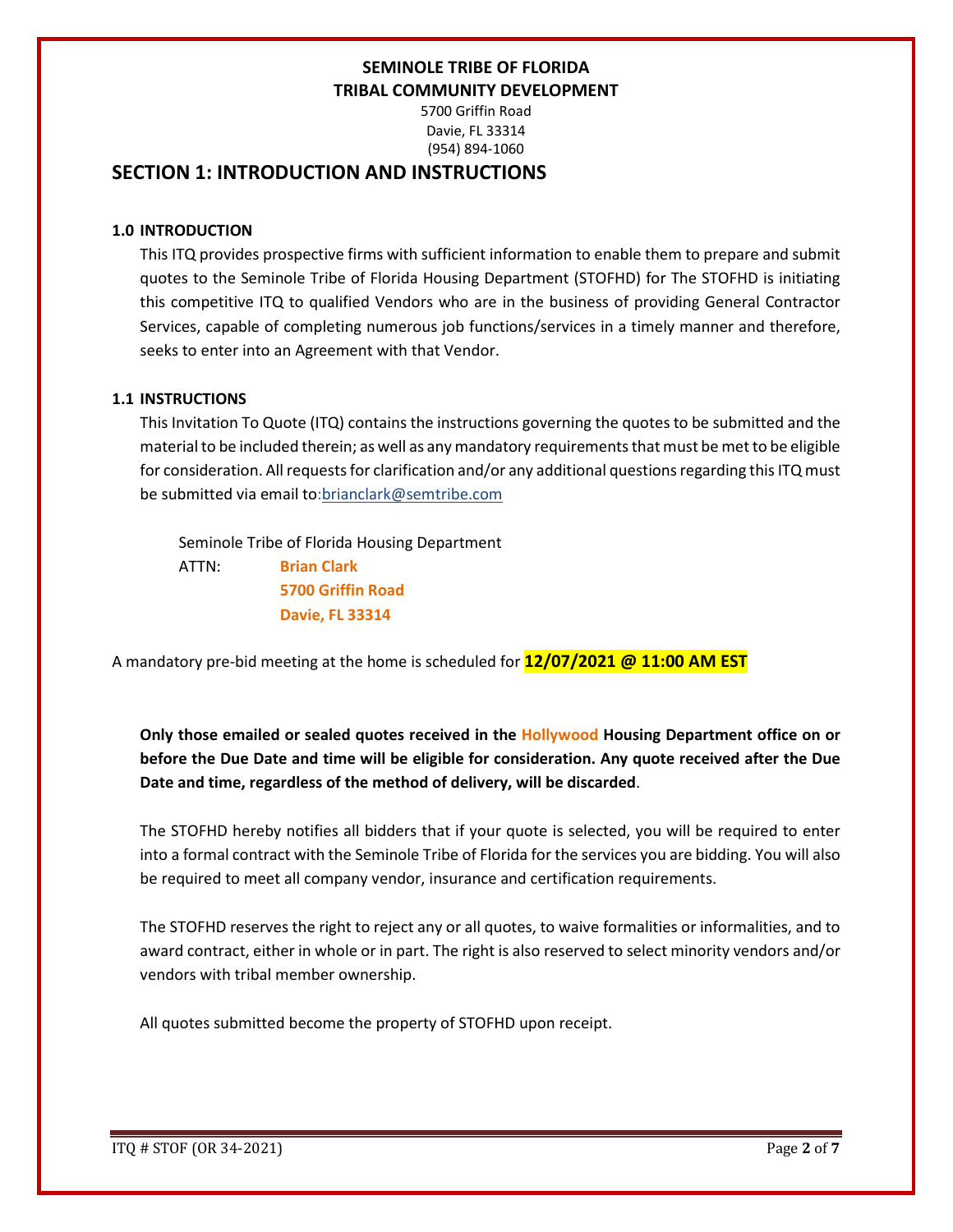5700 Griffin Road Davie, FL 33314 (954) 894-1060

## **SECTION 2: GENERAL REQUIREMENTS**

### **2.0 OBJECTIVE**

The objective of this ITQ is to provide sufficient information to enable qualified Respondents to submit written quotes. This ITQ is neither a contractual offer nor a commitment to purchase any products or services. All information contained in the quote must be legible. Any and all corrections and or erasures must be initialed. **Each quote shall be signed in ink by an authorized representative of the respondent**. The contents of the quote submitted by the successful respondent of the ITQ may become part of the contract awarded as a result of this solicitation.

### **2.1 SCOPE OF WORK (SOW)**

The Scope-of-Work ("SOW") contained in the Attachments describes the services expected for a Contractor to provide the STOFHD. Respondent must ensure that all such services contained in the SOW are provided for in every particular and shall meet or exceed the level of quality, availability, features, functionality, frequency, accuracy, and performance.

The silence of specifications or requirements as to any detail contained in this document or any of the attachments or exhibits, or the apparent omission from any specifications or requirements, or a detailed description concerning any point, shall be regarded as meaning that only the best commercial practices shall prevail and that only material and workmanship of the finest quality are to be used. All interpretations of the Scope of Work shall be made on the basis of this statement.

#### **2.3 NOTIFICATION**

Each respondent submitting a quote in response to this ITQ will be notified by email as to acceptance or rejection of their quote. Release of notification email should be within sixty (60) days of the quote submission date. STOFHD reserves the right to delay this action if it is deemed to be in the best interests of STOFHD.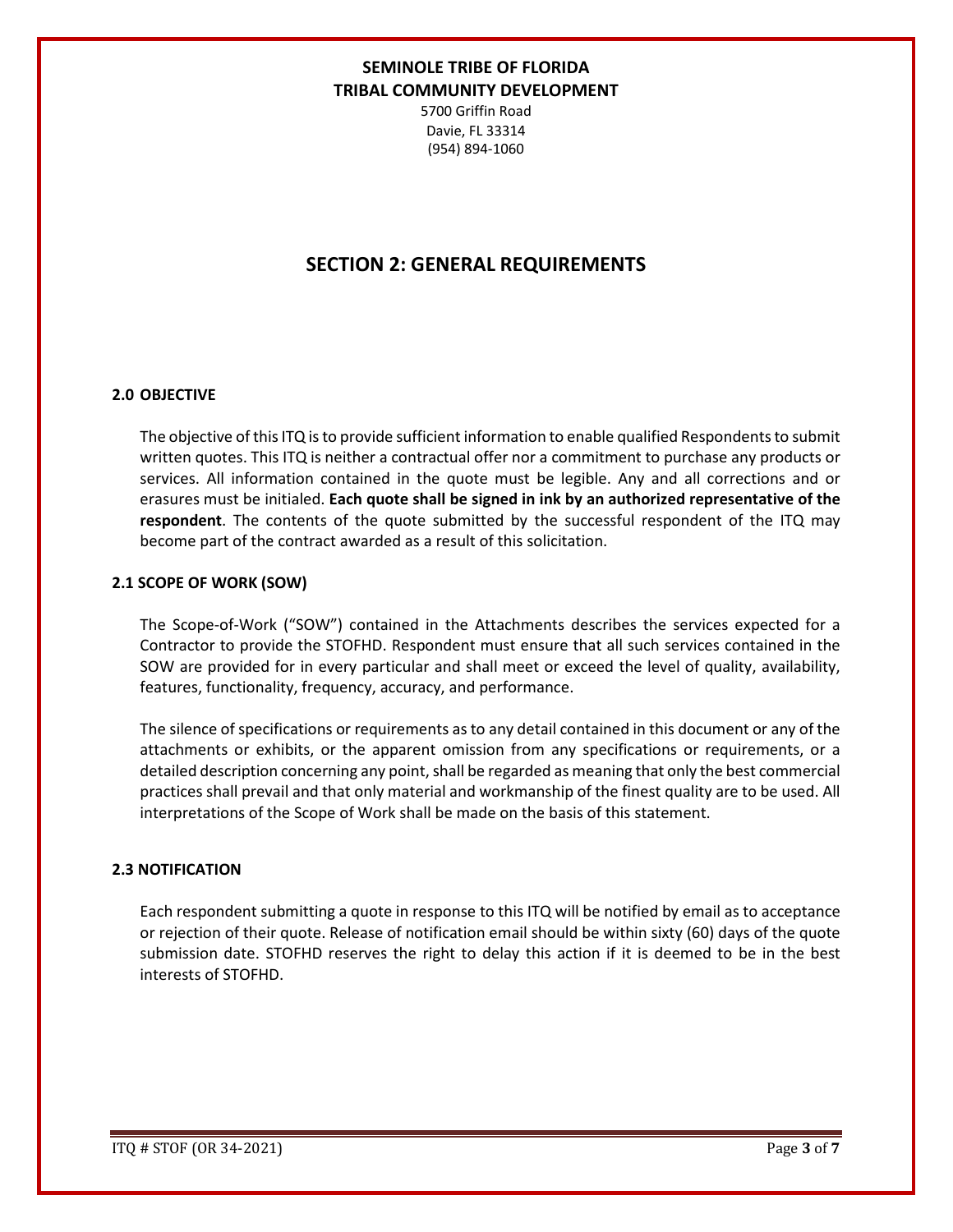5700 Griffin Road Davie, FL 33314 (954) 894-1060

## **Housing Standardized Request for Repairs/Construction**

### **Bathroom:**

- All wood cabinets are required at all times, when like for like is stated if current cabinet is particle board, include in the bid the price to replace with all wood
- Dur-rock on walls in the shower or tub area
	- o All joints, corners and around windows must be sealed with red guard
	- o Extend the Dur-rock 2' on all sides beyond the shower or tub
- Shower floor mortar bed, no foam or any other products should be used
	- o Minimum 2-4% pre-slope
- Liner should be water tested for 24 hours
	- o Minimum 6 inches
- All floor tile should be slip/skid resistant
- Shower floor tile should be a maximum of 2x2 mesh
- Provide backing for all walls inside tub/shower area between 32" and 38"
- Faucets should be Kohler or Delta
- From shower diverter to shower head piping must be copper tubing and copper fittings o Secure the diverter and pipe fittings securely
- When tiling the walls extend 2 feet passed the shower or tub
- ADA bathroom the entire bathroom must be tile a minimum of 4 feet
- All toilets must be Kohler highline
- All exhaust must be vented through the roof or soffit
	- o The exhaust fan and light for the bathroom must be on the same switch
- All paint must be high gloss

### **Kitchen:**

- All wood cabinets are required at all times, when like for like is stated if current cabinet is particle board, include in the bid the price to replace with all wood.
- All sinks should be deep double drop in sinks
- Faucets should be Delta with a pull out spray hose
- Moisture resistant (purple) drywall
- Cabinet screws should be a minimum of 2 ½ inches
	- o Efforts should be made to find a stud
- If drywall is removed from floor to ceiling, blocking must be provided for upper and lower cabinets
- All microwave and kitchen hoods must be exhausted outside

ITQ # STOF (OR 34-2021) Page **4** of **7**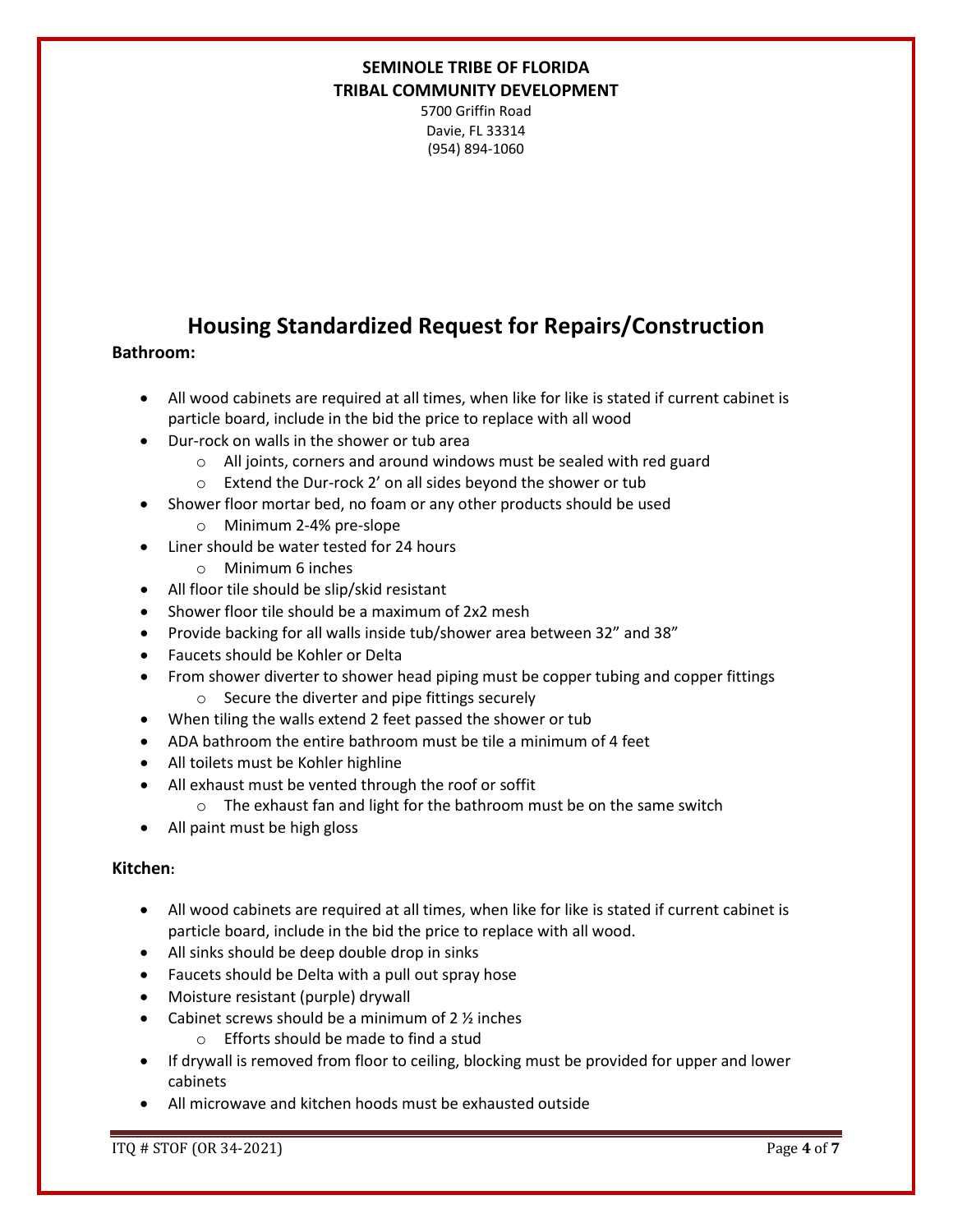5700 Griffin Road Davie, FL 33314 (954) 894-1060

### **Mechanical/HVAC:**

- All AC units must be installed on a metal stand with a secondary pan and connect float switch
- A primary float switch must be installed and connected
- When replacing duct work all joints and seams must be taped and mastic
- All new HVAC units must be a minimum of 16 seer
- All flexible ducts must be a minimum of R8 R-value
- All disconnects should be the pull type non-fuse
- Rheem, Goodman, Night and Day units preferred
- Caulk around all AC vents
- Keyed lockout caps must be on all units

#### **Water Heaters:**

- GE brand, replaced like for like gallon size
- Drain pan required
- TRV piped to the outside
- All water heaters should have a separate shut off switch
- New code required Energy conservation code chapter 4
- Heat traps are mandatory

### **General Notes:**

- Schedules must be submitted with all bids and updated any time there is a change
- Contractors are expected to work Monday-Friday, 8:00am-5:00pm unless otherwise specified by the project manager
- When installing new drywall in bedroom, living room etc., backing must be provided for TV's being mounted on the wall
- Place a chase and an outlet at the same area where backing is located
- Seal all recess lighting, caulk the lights to the ceiling
- Caulk around all exterior lights
- All exterior light fixtures must be LED
- Any penetration that are made through the wall to the exterior must be caulked or sealed
- Any new gutters must have leaf guard
- Any roof repairs/replacement must follow Miami-Dade standards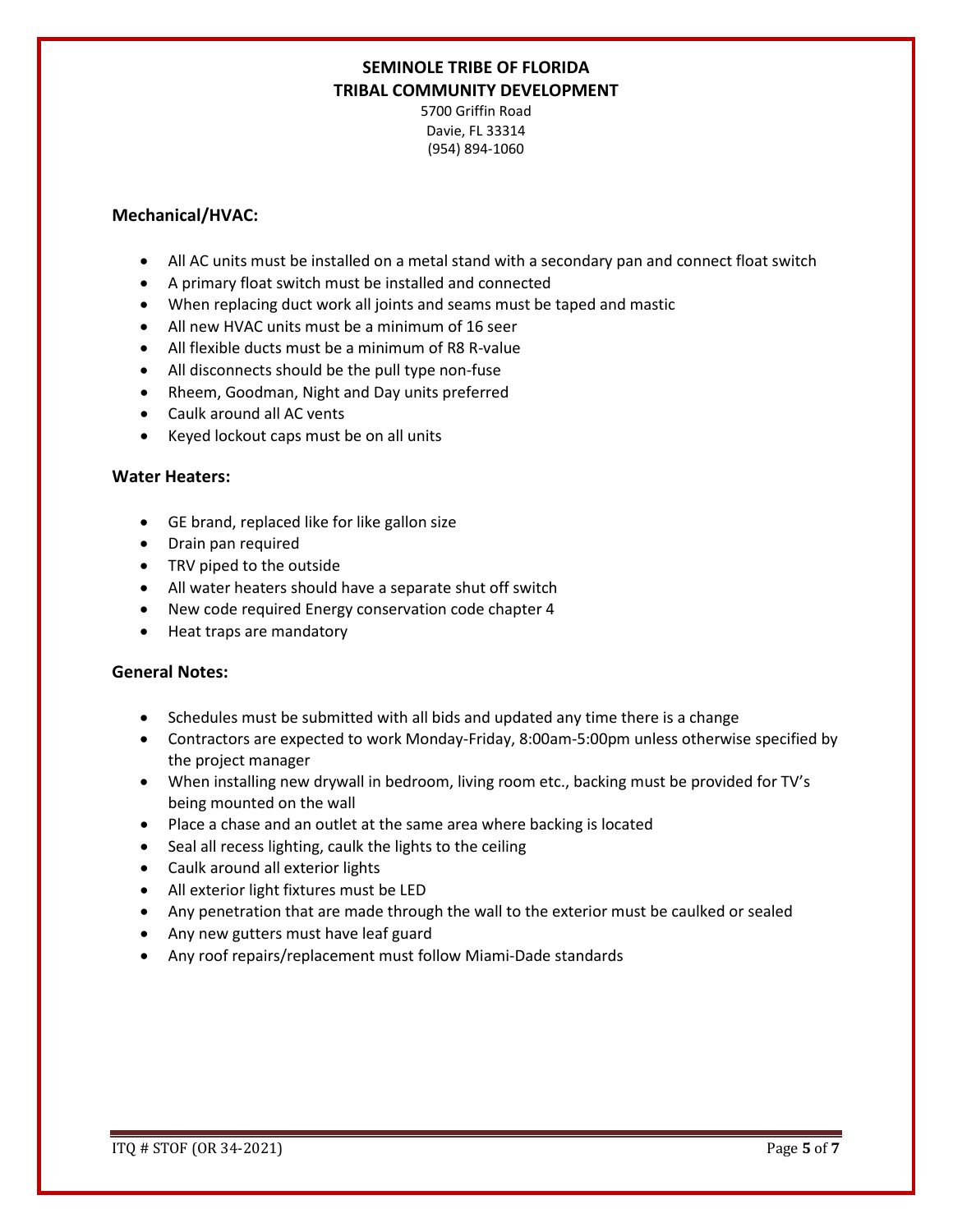5700 Griffin Road Davie, FL 33314 (954) 894-1060

# **Scope of Work AC Replacement and Relocation**

- Supply all labor and materials.
- All work performed shall be as per code(s).
- Place drop cloths, wall curtains, etc. to protect existing finishes, equipment, furniture, etc.
- **Schedule of Values and proposed Schedule shall be submitted with proposals.**
- Supply all drawings/prints and any other documentation needed by the Building Department.
- Clean up jobsite daily and before the final inspection of the completed job.
- Contact Housing Department for final inspection, prior to leaving the jobsite.

## **AC Replacement and Relocation**

The Seminole Tribe of Florida (STOF) Housing Department is currently accepting bids from Florida Licensed Contractors for AC Replacement and Relocation project located at 12980 SW 34<sup>th</sup> Place, Davie<, FL 33330

- Remove Existing Air Handling Unit and Condenser Unit and Dispose.
- Install New 3.5 Ton-16 SEER Unit in Kitchen Pantry.
- Tie into existing Duct Work.
- Install unit on stand with secondary pan and float switch.
- Run all needed refrigeration lines.
- Run all needed Electrical. Including pump
- Install new condensation pump.
- Remove and Replace, Prime, Paint and Texture any Drywall needed to complete job.
- Install New Thermostat
- Install Louvered bifold door for unit ventilation.
- Clean up job site daily.